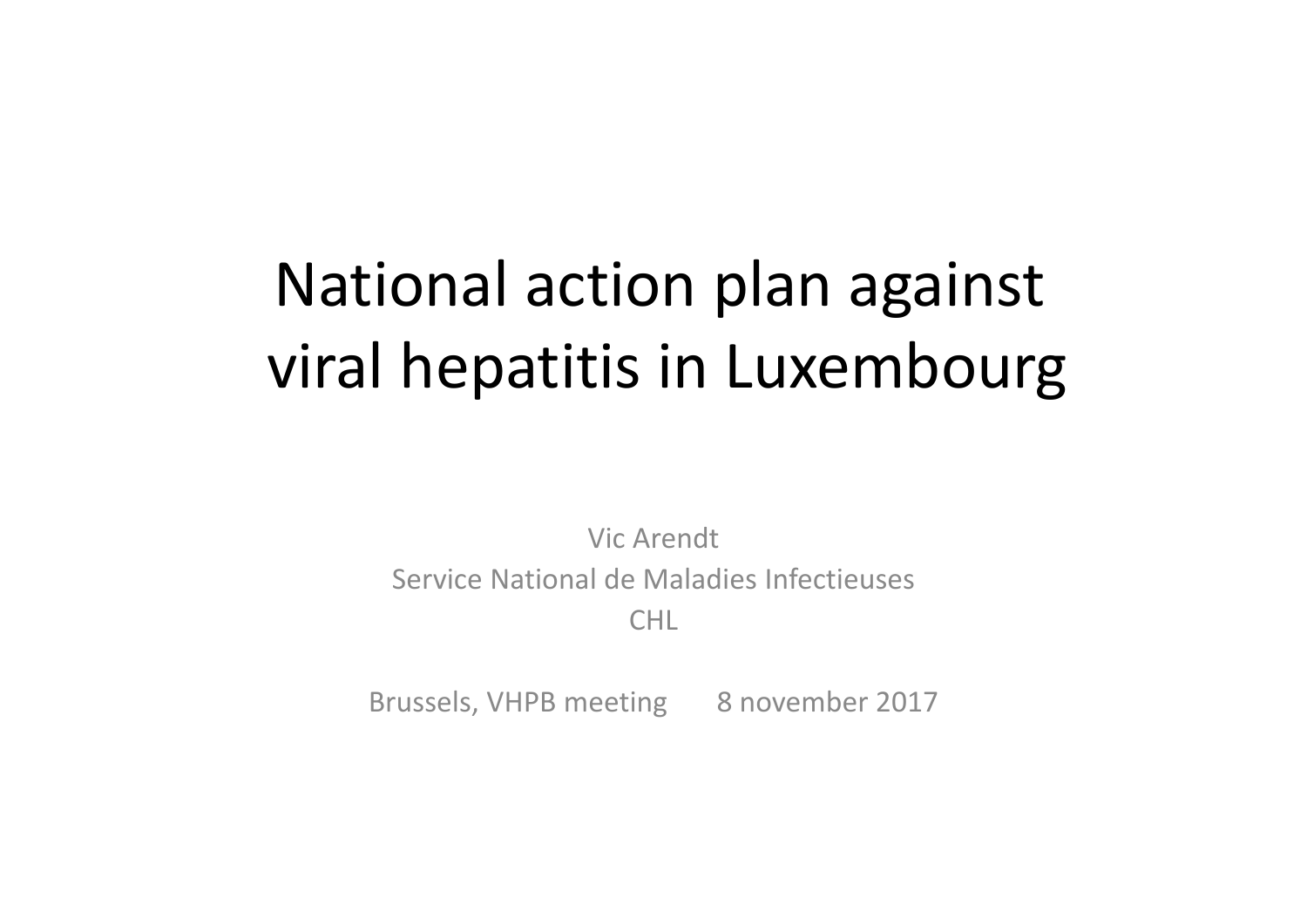## *Projet d'une stratégie nationale et d'un plan d'action national de lutte contre les hépatites au Grand‐Duché du Luxembourg*

- *Strategic axis1***: situation analysis**
- **specific objective**
- 1.a.:specify the magnitude of the problem and describe the epidemiological characteristics of the population concerned
- Priority actions :
- baseline analysis of pseudonymized databases of public and private laboratories to estimate the number of patients currently living with HCV (Drs Devaux and Mossong, LIH and LNS)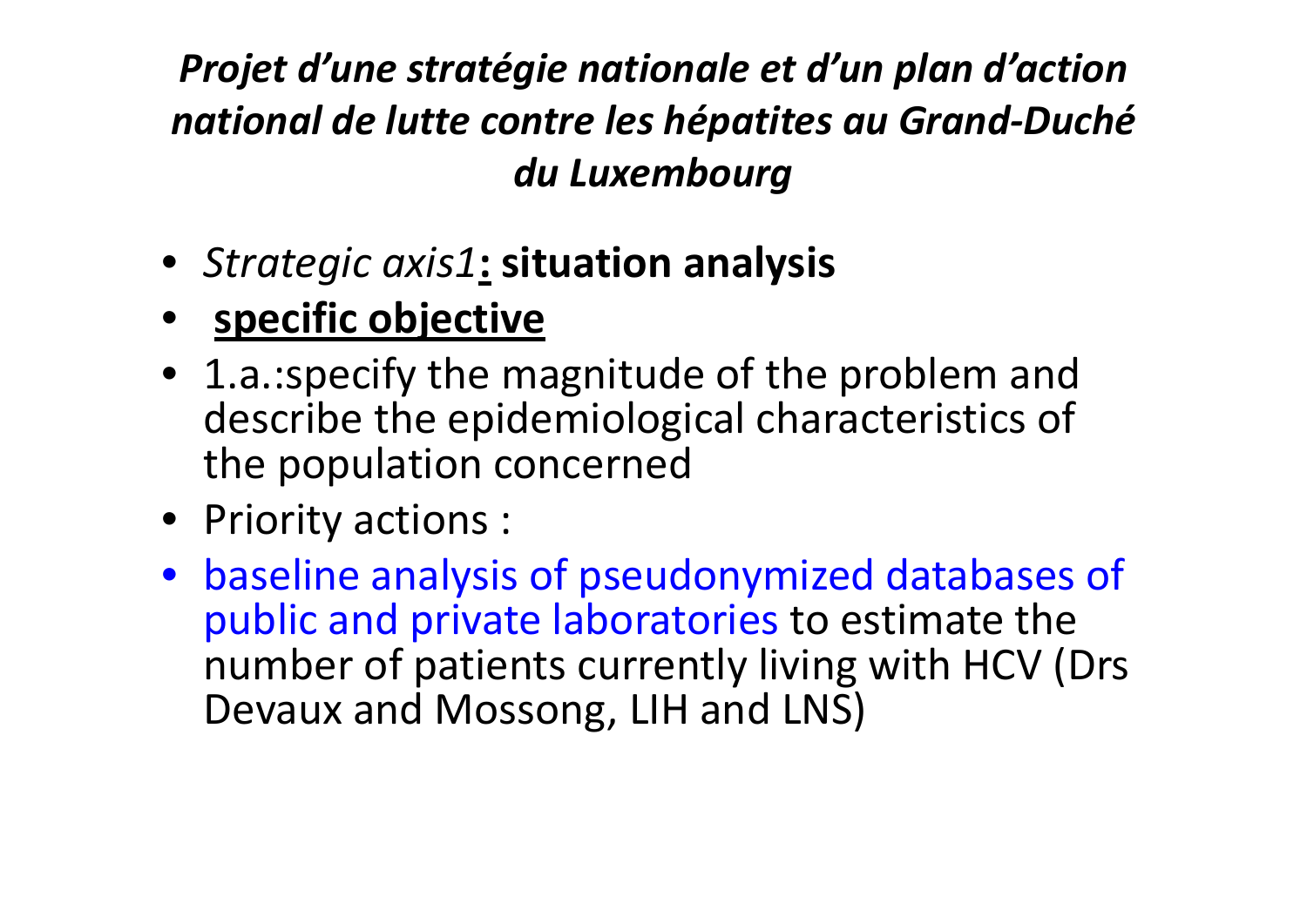

## Number of new confirmed HCV cases in 3 laboratories in Luxembourg



- $\checkmark$  Overall 3626 laboratory cases identified between 1990 and 2013
- $\checkmark$  From 1993 to 2004, an average of ~200 new lab confirmed HCV cases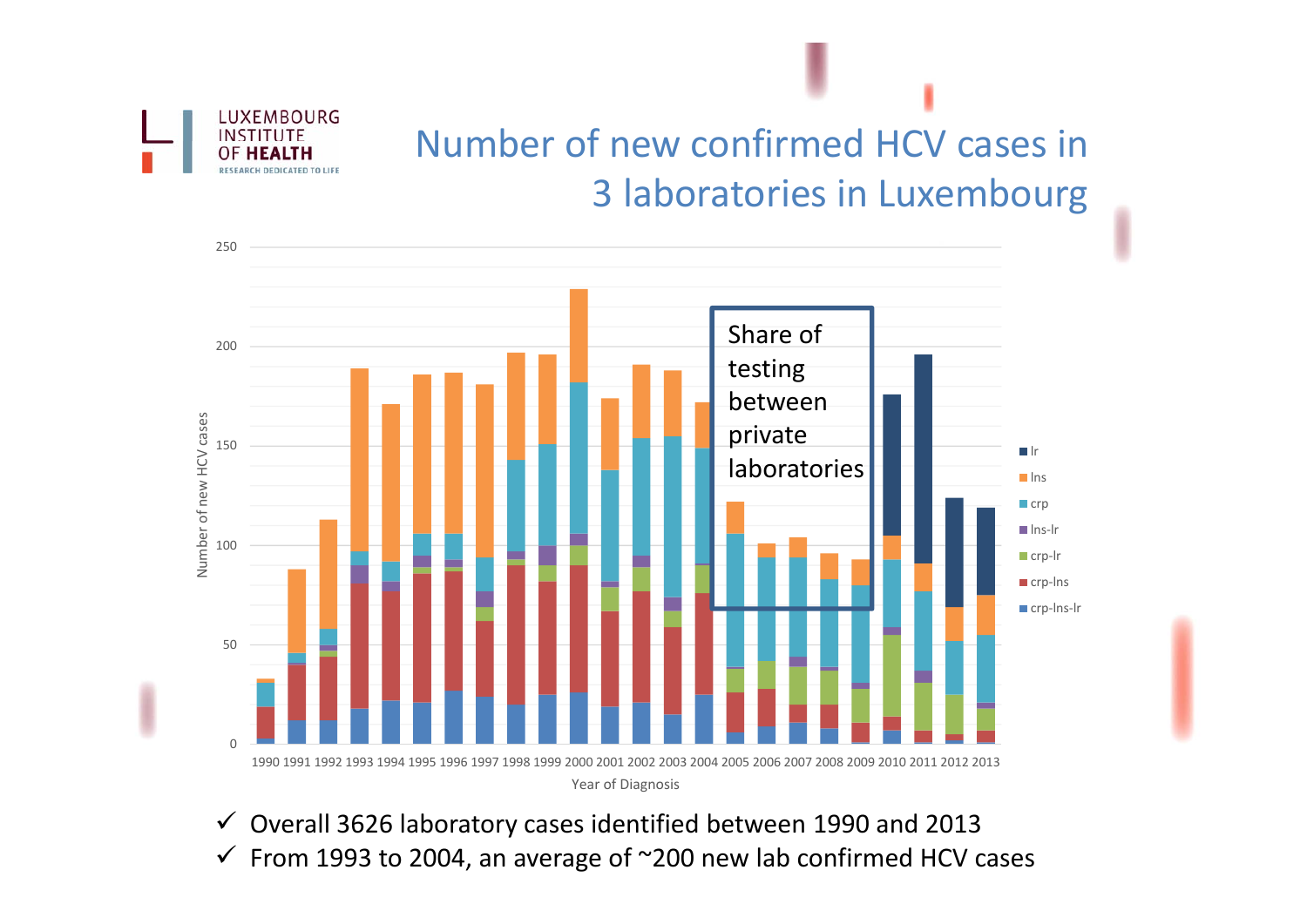## Strategic axis 1, cont'd

- to analyze the annual incidence of hepatitis C: presupposes that the hepatitis component of the new law on reportable diseases through diagnostic laboratories be activated; presupposes the creation of <sup>a</sup> hepatitis registry, as part of <sup>a</sup> national health observatory.
- to analyze the number of patients treated with the new hepatitis C treatment regimens and the results of these treatments; presupposes that these data can be collected anonymously from the CNS (caisse nationale de santé) registries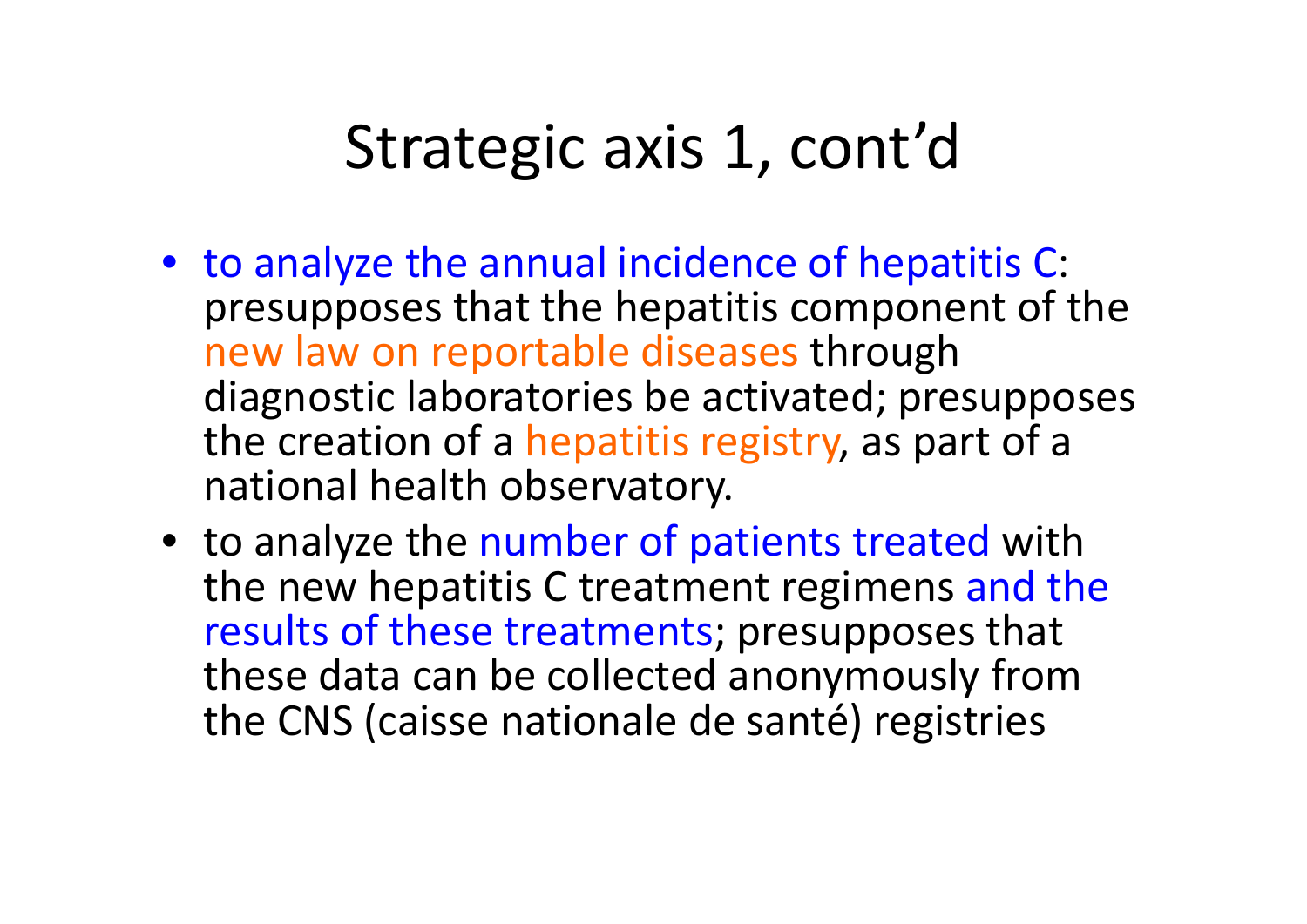#### **Strategic action 2 :**

#### **primary prevention: to reduce the incidence of hepatitis C**

- $\bullet$ Priority actions :
- $\bullet$  Strengthen information and communication on hepatitis and the means of protection and treatment (campaigns, brochures etc.) in the general population and among young people (film for schools, in the framework of / in partnership with the project on emotional and sexual education (MS <sup>+</sup> MEdu)
- $\bullet$  Strengthen prevention in target groups of drug users, MSM, prison population and migrants: targeted brochures;
	- changes in drug consumption patterns « from push to smoke »;
	- reinforcement of safersex / safer use with these groups (messages on online dating sites and via social networks)
- • Strengthen the prevention of blood exposure accidents in the professional (health) and tattoo / piercing settings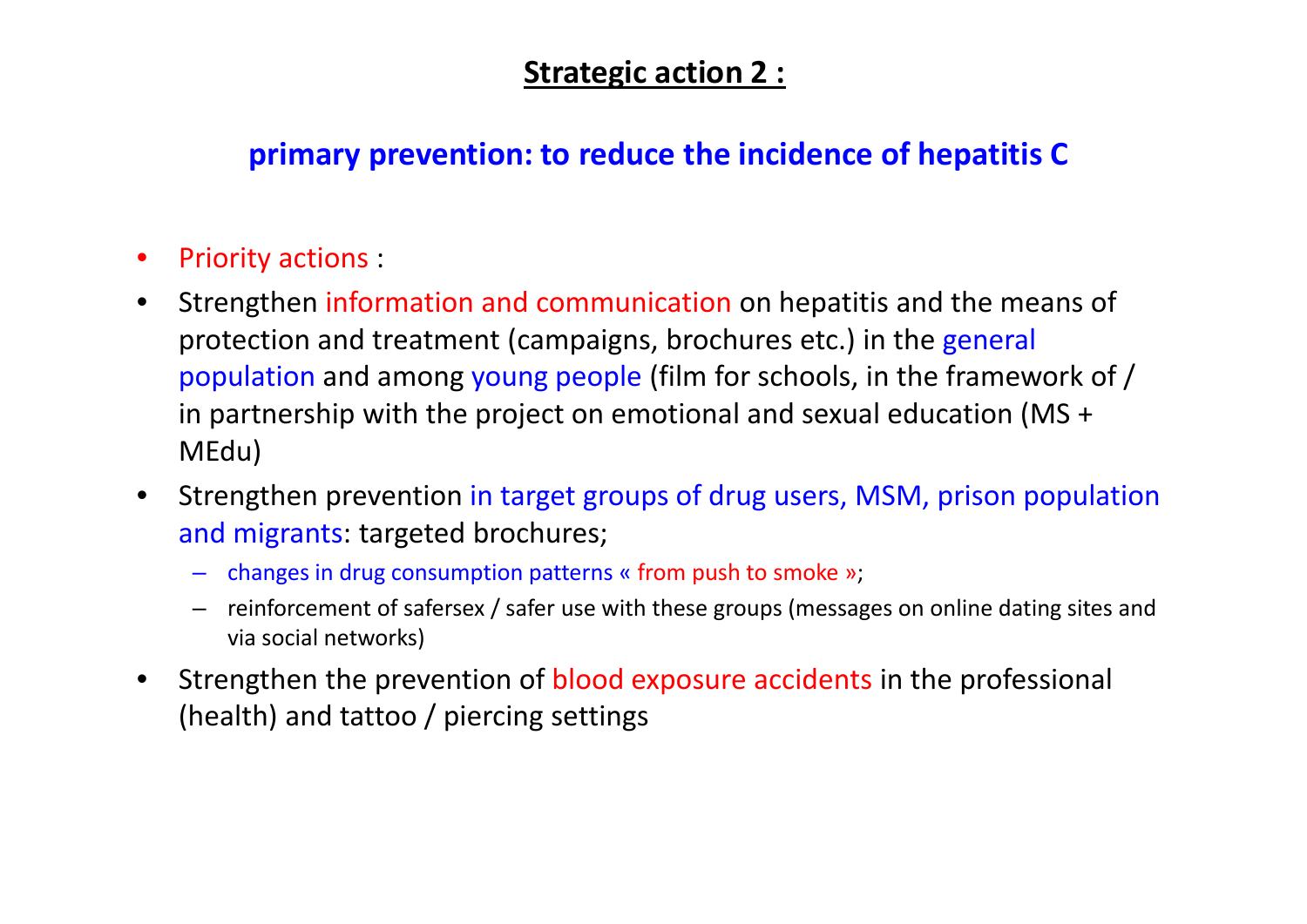### **Strategic axis 3 :**

#### secondary prevention: promotion of screening

- Specific objectives: promote early diagnosis of target populations through screening
- Priority actions :
- conduct an epidemiological, clinical and behavioral study of 1,000 active and ex‐drug users. Study started iend of 2015; expected results end of 2016 (interim analysis) and end of <del>2017</del> 2018(final analysis)
- trace former drug users through the media and general practitioners to identify and define their stage of fibrosis
- proactive screening in other target groups: MSM, transfusion recipients before 1990; tattoos and piercing under conditions of uncertain hygiene / sterility; preoperative checkups; pregnant women ; migrant populations.
- Increased supply of rapid diagnostic orientation tests (TRODs)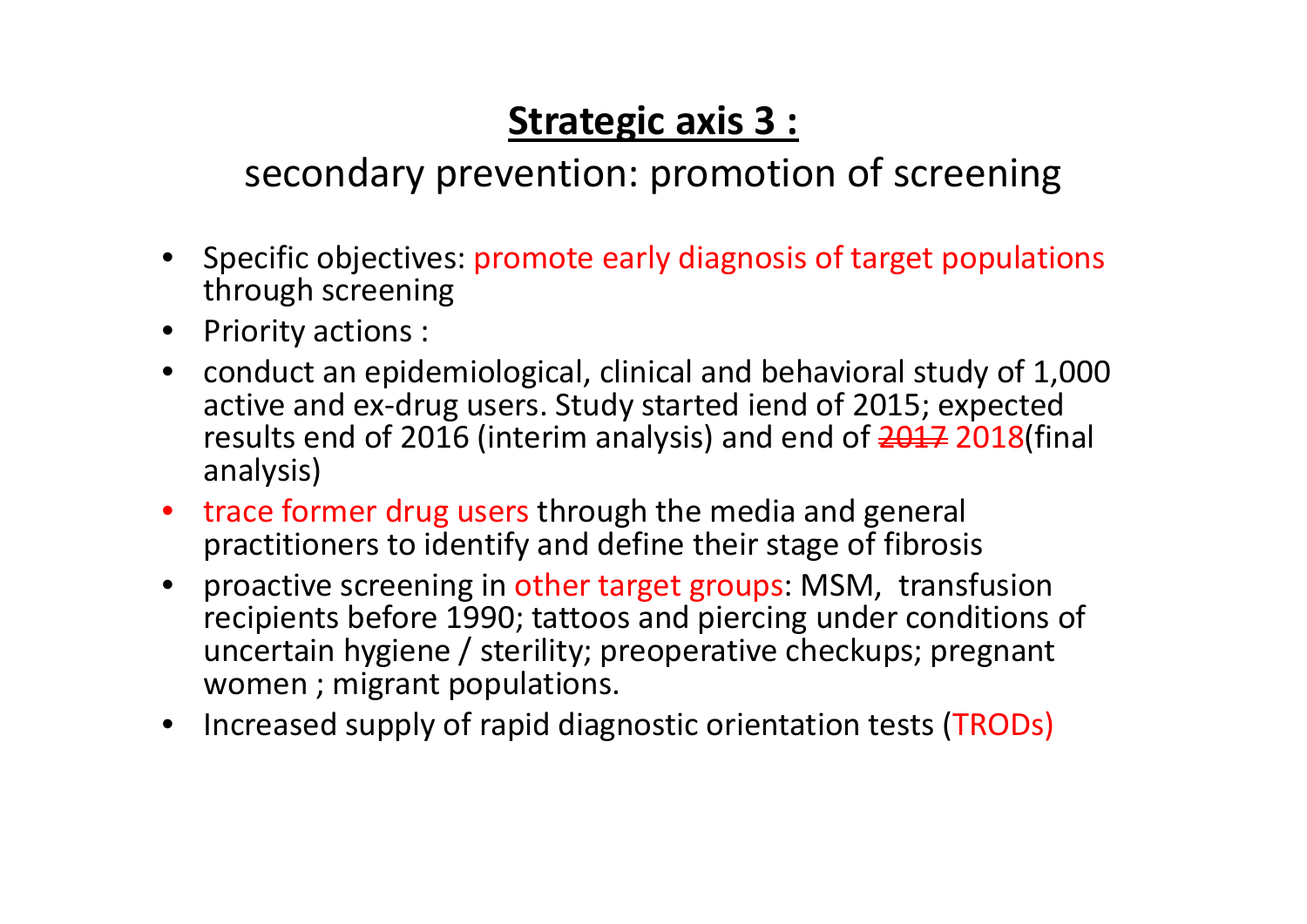HCV‐UD: epidemiological, clinical and behavioural study in PWIDs in Luxembourg

- Target: 1000 active or former PWIDs
- Objectives:
	- Prévalence of HCV, HBV, HIV, Syphilis
	- % of spotaneous cure
	- –– Genotypes
	- – $-$  fibrosis stages and indication for treatment
	- % of double/multiple infections
	- – Correlation of social, démographic and behavioural determinants with HCV infection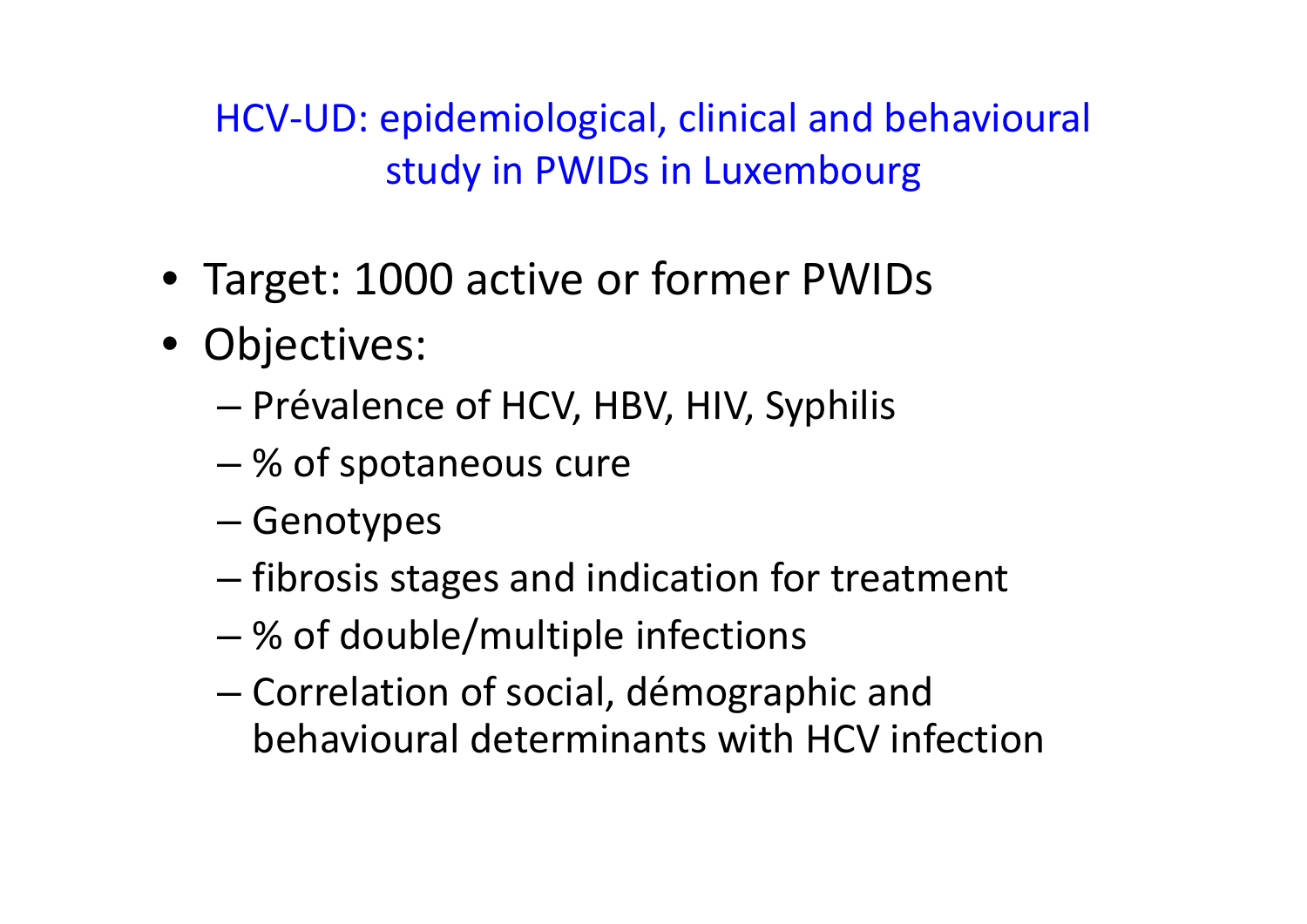#### HCV‐UD: current status

#### • **359 inclusions** :

- Abrigado : 241
- CHL : 63 (biais, quasi tous infectés)
- JDH : 22 (17 à Esch, 2 rue d'Anvers <sup>+</sup> 3 à Ettelbruck)
- JDH Kontakt 28 : 33
- **Prévalence HCV** Générale : 269 positifs/352 (76,4%)
	- Si on enleve le site CHl : 208 <sup>+</sup> /289 (71.9%)
	- **Abrigado** seul : 175/234 (**74.8**%) dont 31 HCV nx découverts
	- **JDH** : 16/22 (**72.7**%) dont 5 découverts lors de l'étude
	- –**Kontakt 28** : 17/33 (**51.5**%) dont 1 seul découvert par l'étude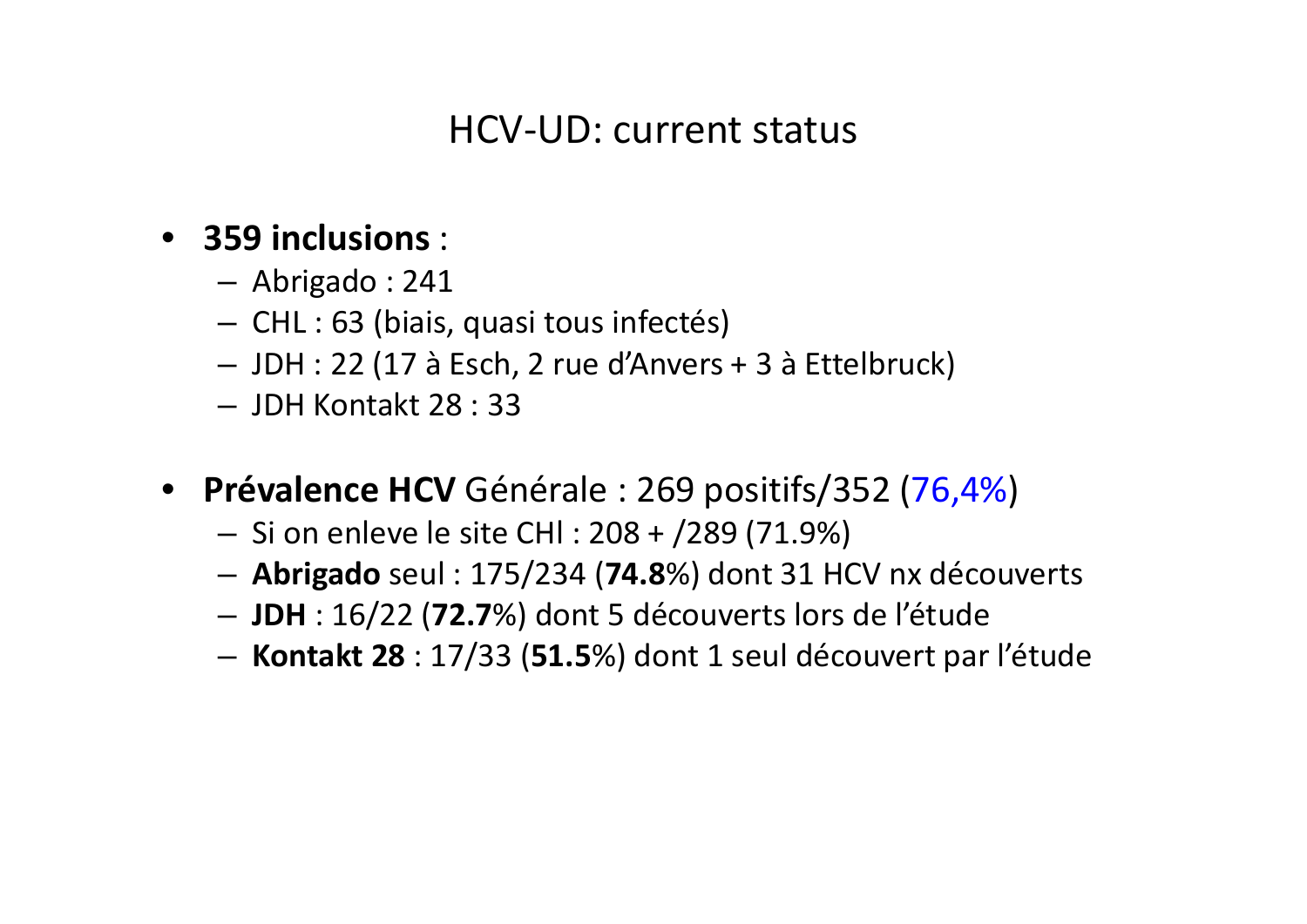#### HCV‐UD: preliminary analysis

- Viral loads: 270 available, among 273 HCV+
	- 106/270 untectables (39,5%); spontaneous cure or previous treatment)
	- 163/270 viremic (60,5%)
- Genotypes:
	- **GT1**: 53%
	- GT2: 2%
	- GT3: 38%
	- GT4: 8%
- Fibroscan: 338 résults: portable equipment, taken to drug injection site
	- 68% F0‐1
	- 15% F2
	- $-$  10% F3
	- 7% F4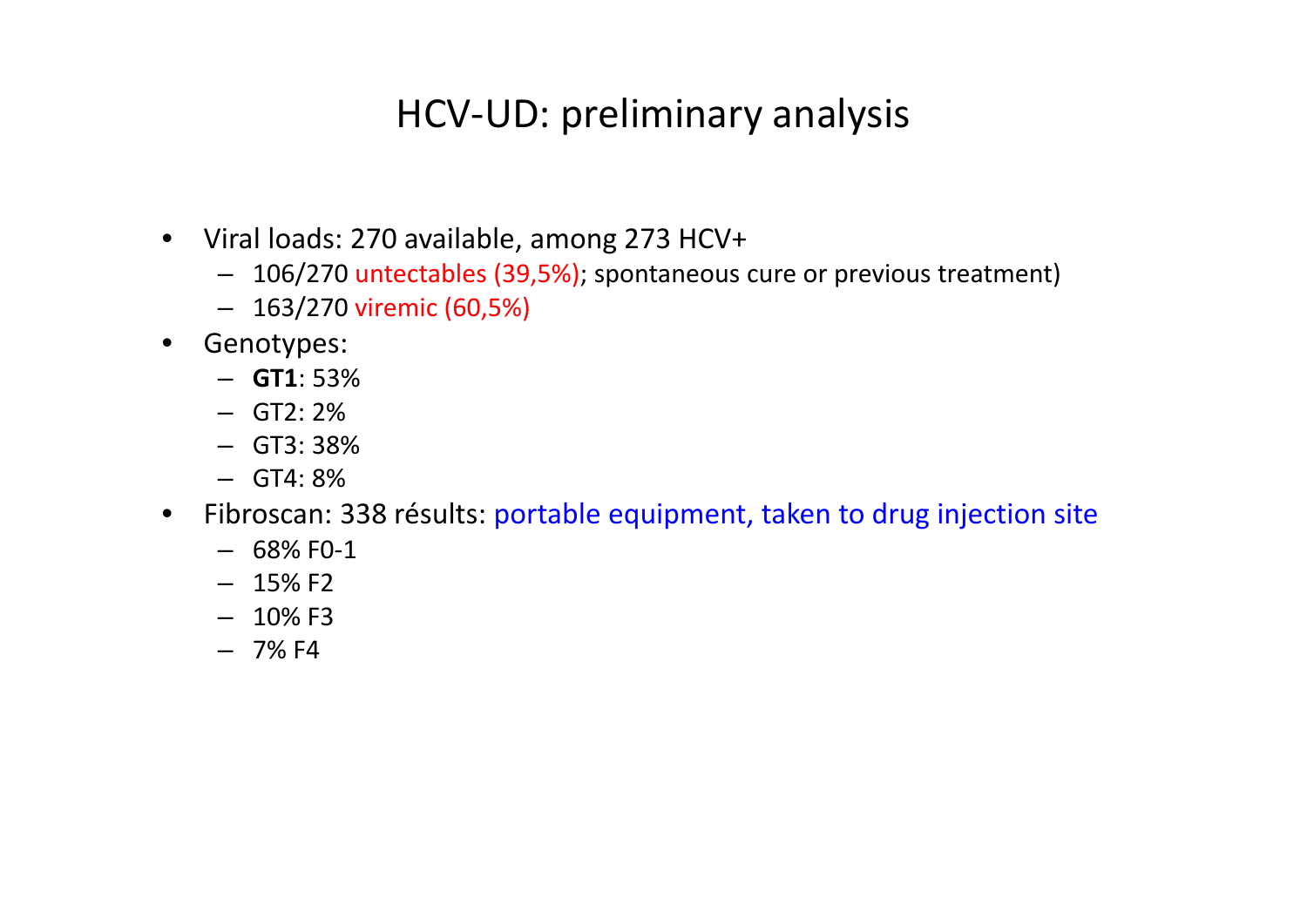#### Strategic axis 4 **: access to health care**

- $\bullet$  Tertiary prevention: facilitating early access to care and standardizing approaches to reduce the morbidity and mortality associated with HCV infection by creating <sup>a</sup> multidisciplinary "hepatitis network"
- Priority actions :
- Refer all eligible patients to physicians / specialized teams
- $\bullet$  Treat all eligible patients according to the updated recommendations of **FASL**
- $\bullet$  Improve access to care for people / populations in precarious situations or social breakdown (solidarity fund, social security)
- $\bullet$  Improve and facilitate access to drug withdrawal and addiction therapies and social re‐integration of PWIDs and alcoholics with chronic viral hepatitis and thus prevent re-infections in people treated.
- Facilitate access to housing for drug users in an unstable situation (homelessness)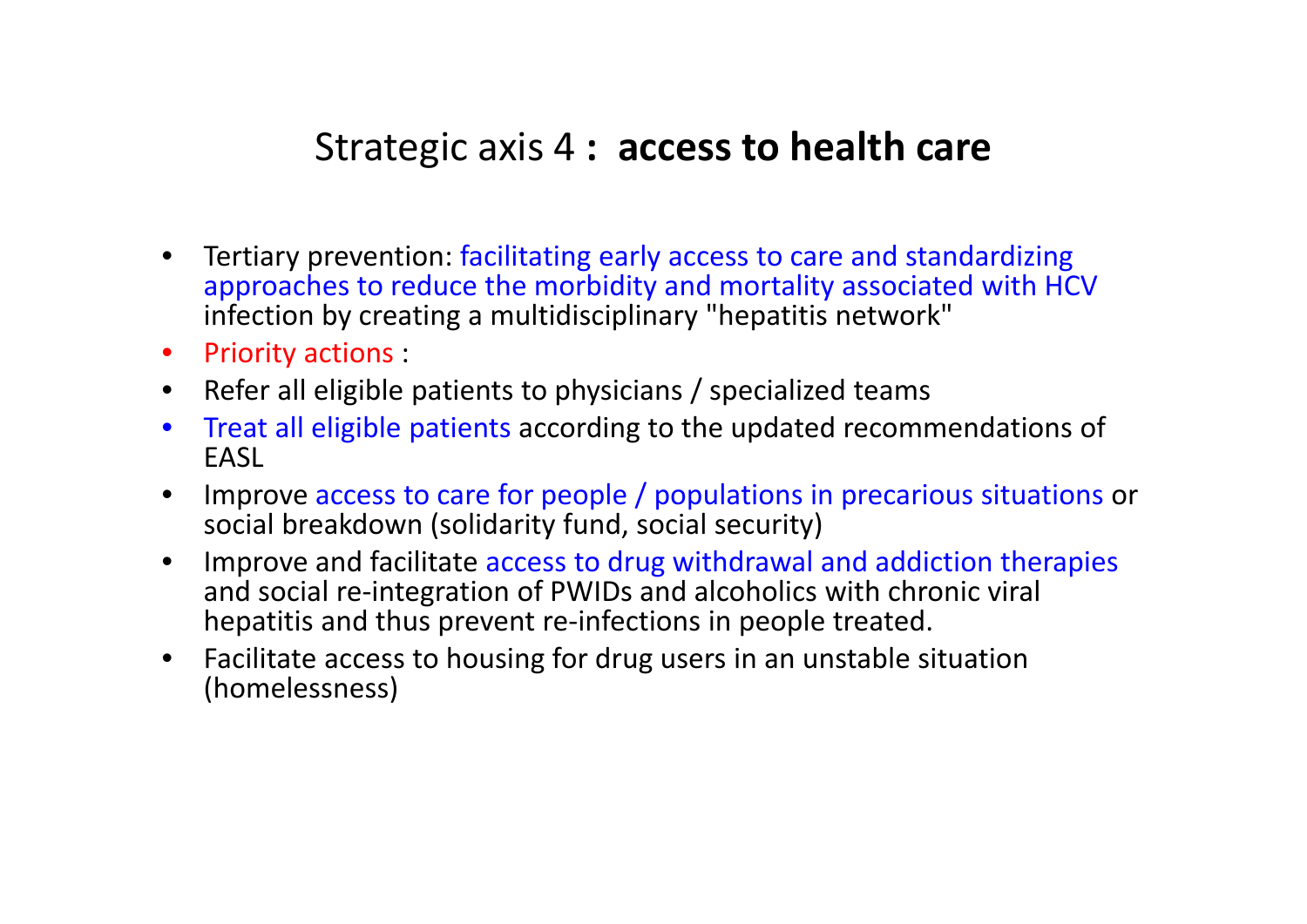#### **Strategic axis 5: Surveillance, research and evaluation**

- : This axis is the extension in time of the axis 1: analysis of the situation.
- The national plan will be evaluated continuously during its implementation, following the main indicators selected. This continuous monitoring system will guide the coordination of the plan in the decisions to be taken.
- It is based on the creation of a national hepatitis registry as part of <sup>a</sup> health observatory.
- A PhD student will be recruited at the LIH to carry out the various epidemiological studies in collaboration with the departments "Infection and Immunity" (Dr. Carole Devaux), and the National Laboratory of Health (Dr. Joel Mossong) .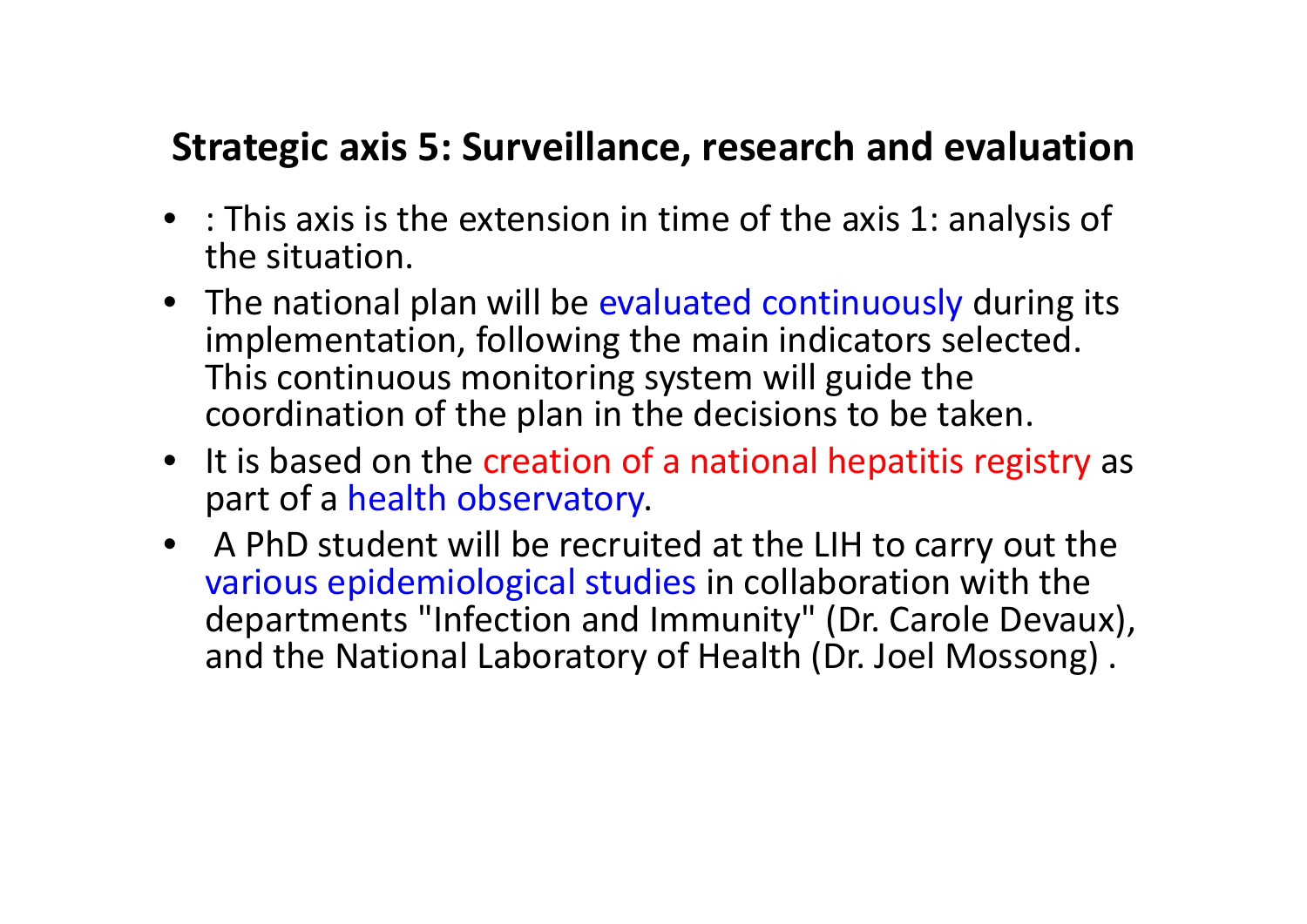|               |                                                                                              | 2016 | 2017 | 2018 |  |
|---------------|----------------------------------------------------------------------------------------------|------|------|------|--|
| Hors axe      | <b>Coordination nationale</b>                                                                |      |      |      |  |
| stratégique 1 | Analyse des bases de données pseudonomysées                                                  |      |      |      |  |
|               | Analyser l'incidence actuelle de l'hépatite C                                                |      |      |      |  |
|               | Analyser le nombre de patients traités                                                       |      |      |      |  |
| stratégique 2 | Renforcer l'information et les communications sur les hépatites                              |      |      |      |  |
|               | Formations sur les hépatites dans les lieux de rencontre                                     |      |      |      |  |
|               | Formations d'éducateurs PEER                                                                 |      |      |      |  |
|               | Création d'une vidéo pour les jeunes à partir de 16 ans                                      |      |      |      |  |
|               | Formations dans les écoles, maisons des jeunes et centres<br>socio-éducatifs                 |      |      |      |  |
|               | Actions lors de la journée mondiale de lutte contre les<br>hépatites                         |      |      |      |  |
|               | Renforcer la réduction des risques de transmission chez les<br>usagers de drogues et les MSM |      |      |      |  |
|               | Mise en route de programmes (sniff, tatouage, piercing) pour<br>la population carcérale      |      |      |      |  |
|               | Amorcer un changement du mode de consommation                                                |      |      |      |  |
|               | Renforcer la réduction des risques de transmission chez les<br><b>MSM</b>                    |      |      |      |  |
|               |                                                                                              |      |      |      |  |